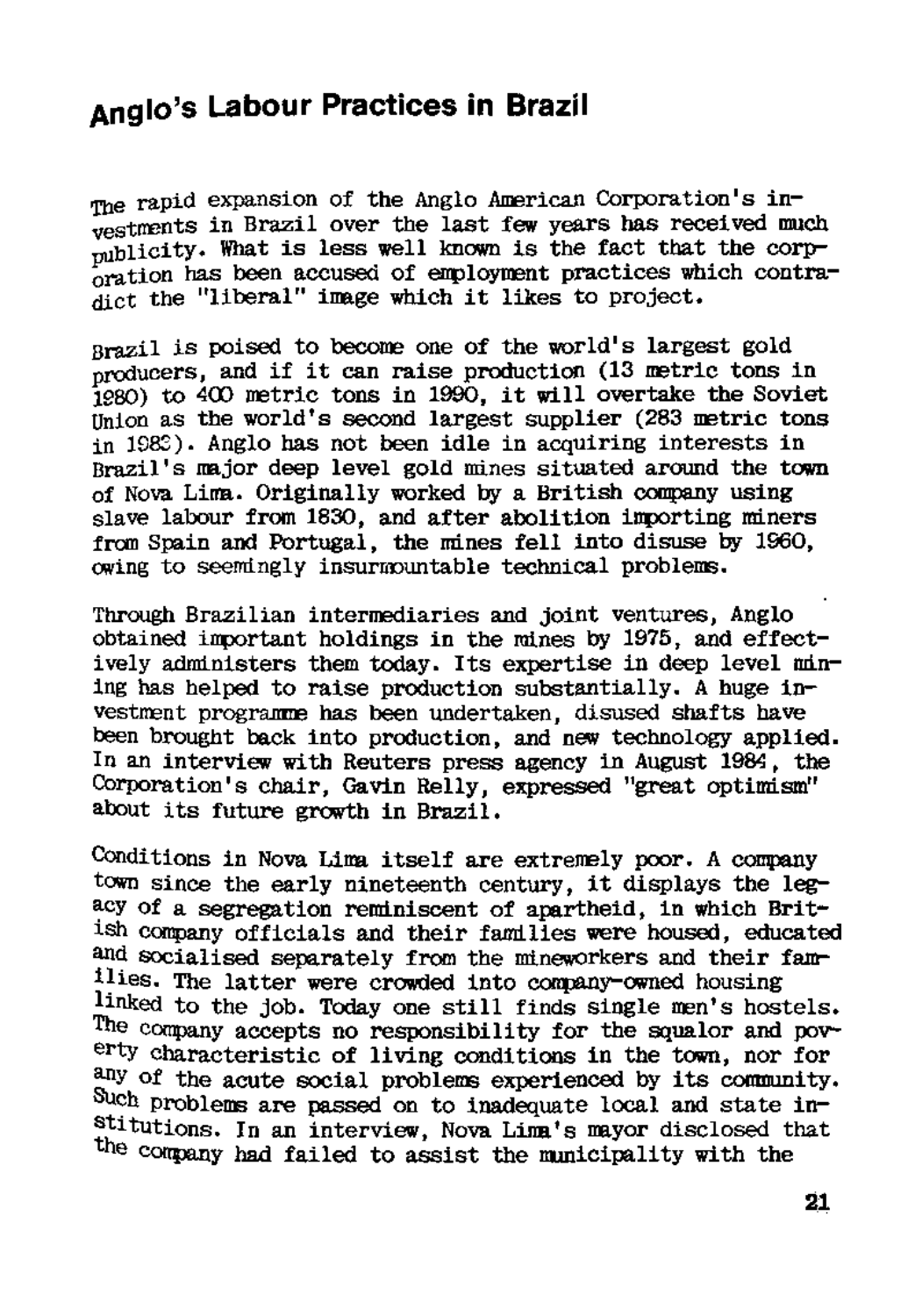- Brazil -

provision of any social services. He alleged that none of the taxes paid by the conpany reach the municipality. In his office there is a daily queue of local supplicants in search of relief - many are miners, or their families or widows.

According to union officials, wages are between R145 and R220 per month for underground workers, depending on overtime worked. (This is the equivalent of between two and three tines the "official" minimum wage of R72,70 calculated as at 9 April 1985.) Because of the deep level of the oldest part of the mine, there are substantial refrigeration problems. Very high temperatures force the miners to abandon clumsy and stifling safety masks and clothing. Instead they work in shorts and sandals and with scarves over their faces. Because of the drilling, fine silicon dust enters their respiratory systems. The high incidence of silicosis (one in three workers are affected according to union officials) testifies to the poor working conditions.

The Corporation claims that through the introduction of more modern technology it is "devoted to improving working conditions and safety, and reducing health risks and environmental pollution" (Optima, December 1984, p 162). Yet it has closed down its hospital and workers depend on their union and inadequate state provision for medical services.

The union itself has a history of militant struggle against the former British mineowners. Led by radical christians and members of the Communist Party, it succeeded in forcing the company to accept its proposal for a health and safety committee in the 1940s. The introduction of Mussolini-style corporatist labour laws attempted to bureaucratise the union and bring it under closer state control. Gradually the state was able to pick off the the radical leadership, but even so, when the military intervened to topple democracy in 1964, the miners of Nova Lima were one of the few groups of workers in Brazil to stage an anti-coup strike. The strike was used by the state to smash the union and to appoint Labour Ministry officials to run it. Today, although the leadership is more authentic, it is tied by the myriad of restrictive labour laws, and cannot challenge Anglo's labour practices very effectively.

## Apart from the Nova Lima mines, Anglo is also involved in the